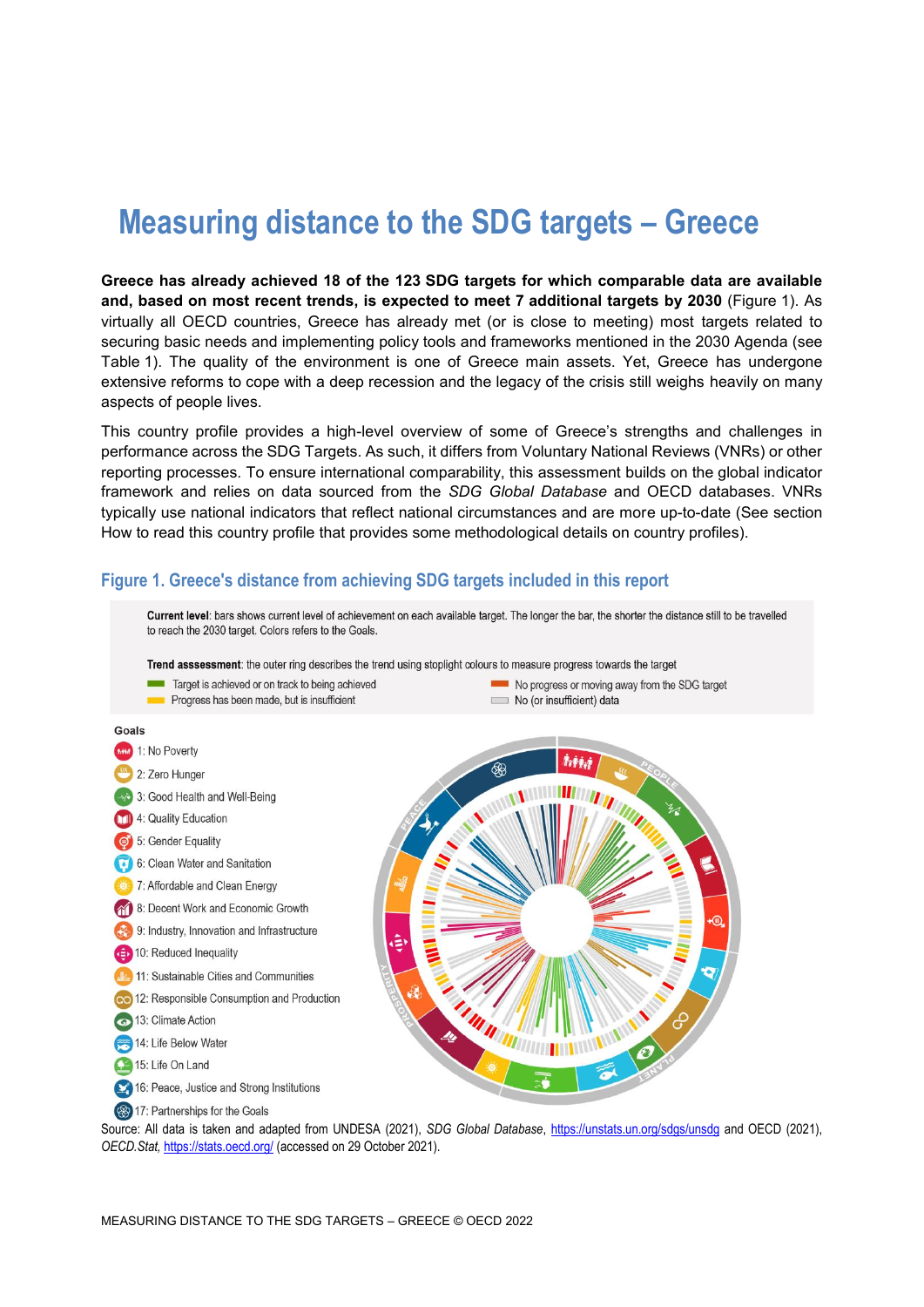# **Main strengths**

**The quality of the environment is one of Greece's main assets.** The decline in economic activity and energy demand during the recession, and the increase in renewable energy sources, have led to decrease in greenhouse gas emissions per unit of GDP (Target 13.2). Yet, the use of renewable energy sources remains below the OECD average (Target 7.2). When it comes to the protection of biodiversity, protected areas cover 35% of the terrestrial area but only 5% of the territorial sea. Yet, more than 80% of freshwater, terrestrial, mountain and marine areas that are considered to be key for biodiversity are already covered by protected areas (Targets 14.5, 15.1, 15.4). On use of natural resources, Greece has below-average and decreasing levels of Domestic Material Consumption per capita and per GDP (Target 12.2 and 8.4). Still, urgent efforts are needed to improve waste management (Targets 12.3 and 12.5).

**People in Greece have good health, but several factors pose risks to future prospects.** Overall, Greece shows good health status. As in most OECD countries Greece already met targets on maternal and infant mortality (Targets 3.1 and 3.2) – but the latter appears to be on the rise. Overall performance on communicable diseases (including HIV, Tuberculosis, Hepatitis B) is good. While further progress in combating non-communicable is needed, mortality is decreasing and deaths from suicide are among the lowest across OECD countries (Target 3.4). Yet, when it comes to risk factors or health system performance the picture is more nuanced. While immunisation rates are above (or very close) to WHO targets (Target 3.b) and alcohol consumption is low and decreasing (Target 3.5), the high rates of obesity (Target 2.2) and tobacco consumption (Target 3.a) as well as air pollution (Target 3.9) challenge people's health. In addition, reforms implemented since the 2010 financial crisis translated into a rapid decrease in public health expenditure and higher out-of-pocket health spendings (Target 3.8).

## **Main challenges**

**Greece has undergone extensive reforms to cope with the 2009 financial crisis. While the economy started to recover in 2017, the legacy of the crisis weighs on innovation as well as on income and jobs.** Hampered by the COVID-19 pandemic and the legacy of the financial crisis, both GDP and labour productivity declined over the past 15 years (Targets 8.1 and 8.2). In addition, the unemployment rate (Target 8.5), as well as the share of young people not in education, employment or training (Target 8.6), remain above the OECD average. Indicators supporting the assessment of Goal 9 on industries, innovation and infrastructure show that manufacturing value added is declining and accounted for only 8% of GDP in 2020 – 6 percentage points below the OECD average (Target 9.2). Despite recent progress, the proportion of R&D expenditure in GDP also remains low (Target 9.5). When it comes to income distribution, both relative income poverty and multi-dimensional poverty are high (Targets 1.2 and 10.2) while inequality has been on the rise, with the income of the bottom 40% growing at a slower pace than the national average (Target 10.1). Greece is also far away from achieving Targets 10.3 on inequalities for racial and ethnic minorities.

**Skills need to be improved while a low share of adults engage in lifelong learning.** While participation and completion rates from pre-primary to upper secondary education are very high, too many children and young people lack minimum proficiency in reading and mathematics (Targets 4.1 and 4.2), while disparities in education outcomes are large among students from different socio-economic backgrounds (Target 4.5). In addition, around three in ten adults lack functional numeracy and reading skills (Target 4.6). Greece also has the lowest participation rate of adults in formal and non-formal education among OECD countries (Target 4.3). Although increasing, only a small share of young people and adults have diverse set of ICT skills, hampering their employment prospects (Target 4.4).

**Tackling unequal opportunities for minorities and women requires further efforts.** Greece still lacks a comprehensive legal framework to foster gender equality – except in the area of employment and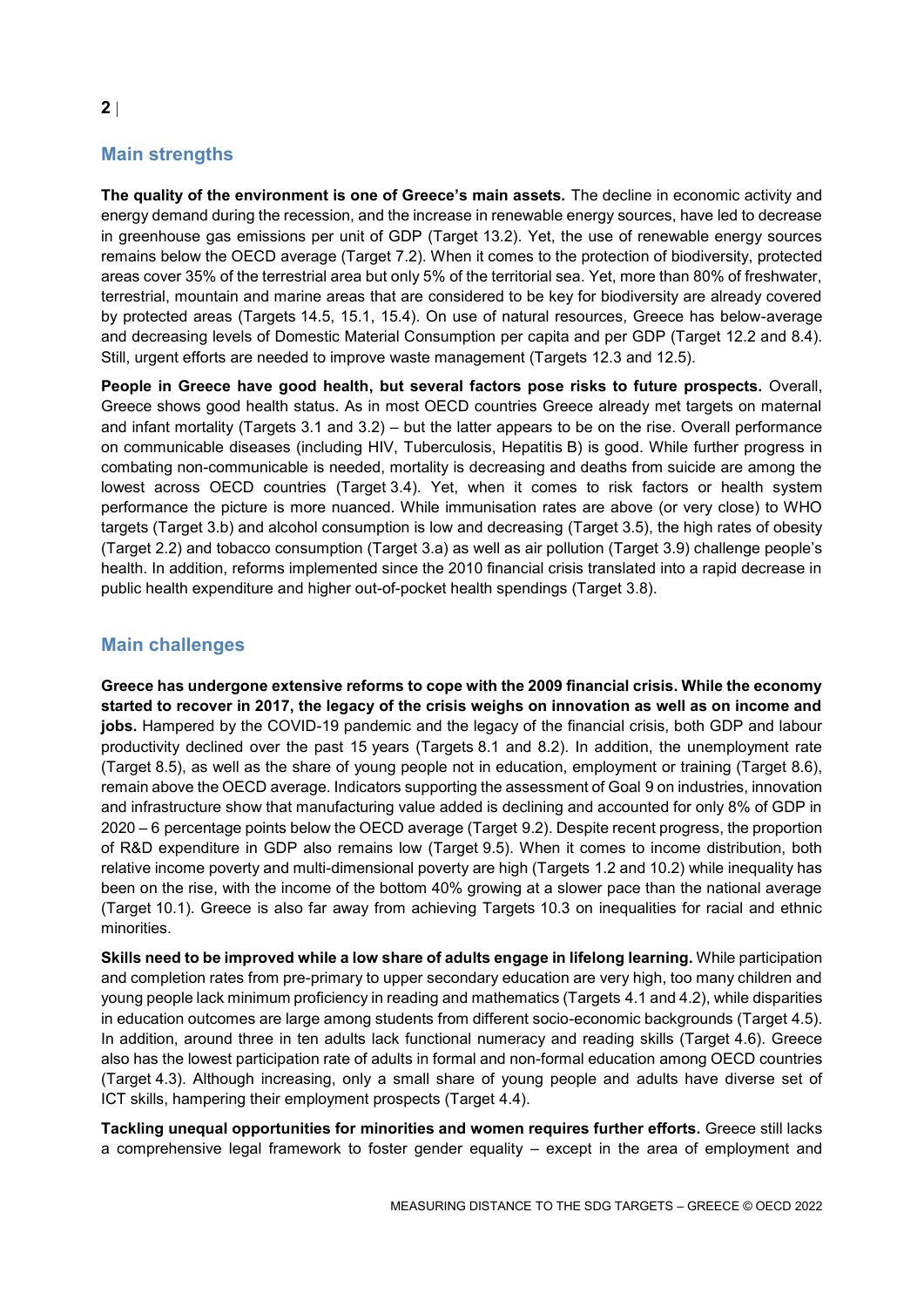economic benefits (Targets 5.1 and 5.3). Women bear the lion share of unpaid care and housework (Target 5.4) and they are underrepresented in decision-making in both the public and economic spheres (Targets 5.5 and 16.7) – only 20% of seats in the national parliament are held by women. Beyond gender inequality, more should be done to meet targets relating to equality of opportunity and to improve conditions for minorities – more than four in ten people believe that Greece is a not good place to live for racial and ethnic minorities (Target 10.3).

**Greece remains far from achieving targets relating to governance and institutions.** Trust in others and in government are low, reflecting a mix of economic, social and political factors. Greece has not yet made enough progress towards targets in areas that are critical for creating well-functioning institutions. In Greece, around one in three people does not feel safe when walking alone at night in their neighbourhood and citizen's confidence in the judicial system is very low (Target 16.6). One in three detainees are unsentenced while unofficial data from the World Justice Project suggest that there is wide scope for improvement on civil justice (Target 16.3). Diversity of the central government workforce also appears to be limited (Target 16.7).

## **Statistical gaps**

**Like in many other OECD countries, data availability remains a challenge when measuring distances to targets** (see the Overview chapter for details). For Greece, available data on the level of the different indicators allow covering 123 of the 169 targets. As shown in [Figure](#page-3-1) 2 below, indicator coverage is uneven across the 17 goals. While seven goals have most of their targets covered (the indicator coverage exceeds 80%), coverage is lower for Goal 11 on cities and Goal 13 on climate action, with fewer than half of their targets covered. Data gaps become starker when focusing on performance indicators, i.e. excluding those providing contextual information. In this case, coverage exceeds 80% for only Goal 3 on health. Moreover, for seven goals, mostly within Planet category (Goals 12, 13, 14 and 15) but also in Goals 5 on gender equality, 11 on cities and 17 on partnerships, data are lacking to monitor progress over time for more than two in three targets.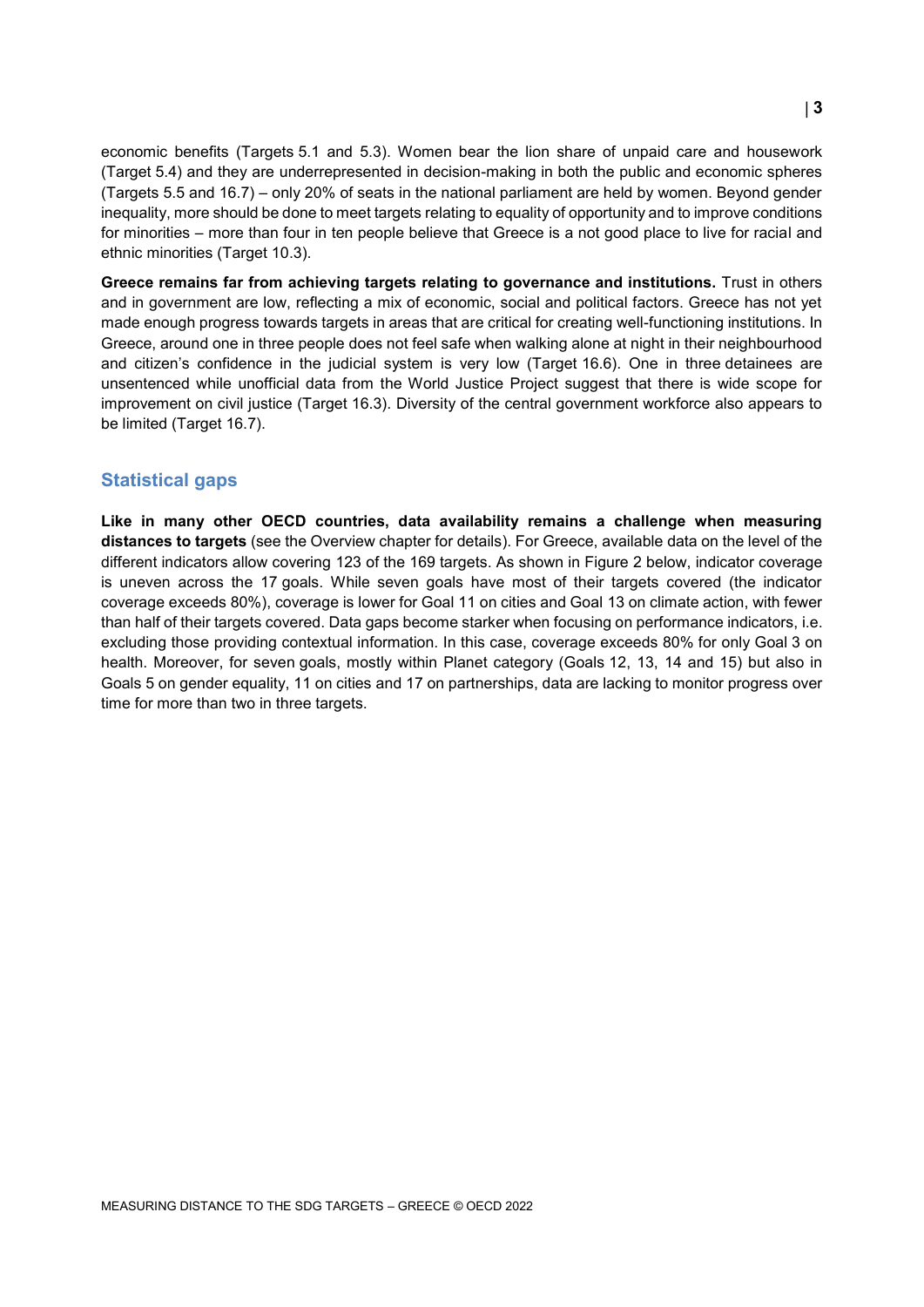

# <span id="page-3-1"></span>**Figure 2. Greece's share of the 2030 Agenda's targets covered by at least one indicator, by goal**

Note: The figure represents Greece's share of targets covered by at least one indicator for each SDG. Numbers from 1 to 17 stand for the goals: 1 No poverty, 2 Zero hunger, 3 Good health and well-being, 4 Quality education, 5 Gender equality, 6 Clean water and sanitation, 7 Affordable and clean energy, 8 Decent work and economic growth, 9 Industry, innovation and infrastructure, 10 Reduced inequalities, 11 Sustainable cities and communities, 12 Responsible consumption and production, 13 Climate action, 14 Life below water, 15 Life on land, 16 Peace, justice and strong institutions and 17 Partnerships for the goals. These goals are grouped under five broad themes (the "5Ps"): People, Planet, Prosperity, Peace and Partnership. Beyond data availability, other statistical gaps such as timeliness or granularity also need to be considered. For instance, given the lag in available data, the effects of the pandemic on current distance and trajectories may not be reflected in the estimates. Source: All data is taken and adapted from UNDESA (2021), *SDG Global Database*,<https://unstats.un.org/sdgs/unsdg> and OECD (2021), *OECD.Stat,* <https://stats.oecd.org/> (accessed on 29 October 2021).

# **Detailed information**

While some SDG Targets are, on average, close to being met, performance is very uneven across the 17 Goals of the 2030 Agenda for Sustainable Development. [Table](#page-3-0) 1 presents an overview of Greece's progress towards targets based on available data for each of the 17 Goals. It shows that distances to Targets and trends over time differ significantly even when considering a specific goal.

| Goal           | Target | Short Label              | Distance to   | <b>Trend Assessment</b>  | OECD            | <b>OECD Trend Assessment</b> |
|----------------|--------|--------------------------|---------------|--------------------------|-----------------|------------------------------|
|                |        |                          | Target (s.u.) |                          | Average         |                              |
|                |        |                          |               |                          | distance (s.u.) |                              |
|                | 1.1    | Extreme poverty          | 0.00          | Target is achieved or on | 0.00            | Target is achieved or on     |
|                |        |                          |               | track to being achieved  |                 | track to being achieved      |
|                | 1.2    | Poverty in all its       | 2.06          | No progress or moving    | 1.41            | No progress or moving        |
|                |        | dimensions               |               | away from the SDG target |                 | away from the SDG target     |
|                | 1.3    | Social protection        | 1.33          | No progress or moving    | 0.80            | No progress or moving        |
|                |        | coverage                 |               | away from the SDG target |                 | away from the SDG target     |
|                | 1.4    | Access to basic services | 0.00          | Target is achieved or on | 0.00            | Target is achieved or on     |
|                |        |                          |               | track to being achieved  |                 | track to being achieved      |
| $\mathfrak{p}$ | 2.1    | Hunger                   | 0.31          | Target is achieved or on | 0.28            | No progress or moving        |
|                |        |                          |               | track to being achieved  |                 | away from the SDG target     |
| 2              | 2.2    | Malnutrition             | 2.22          | No progress or moving    | 2.46            | No progress or moving        |
|                |        |                          |               | away from the SDG target |                 | away from the SDG target     |
| 2              | 2.4    | Sustainable production   | 1.23          | Progress has been made,  | 1.34            | No progress or moving        |

#### <span id="page-3-0"></span>**Table 1. Greece distances to targets and recent trends**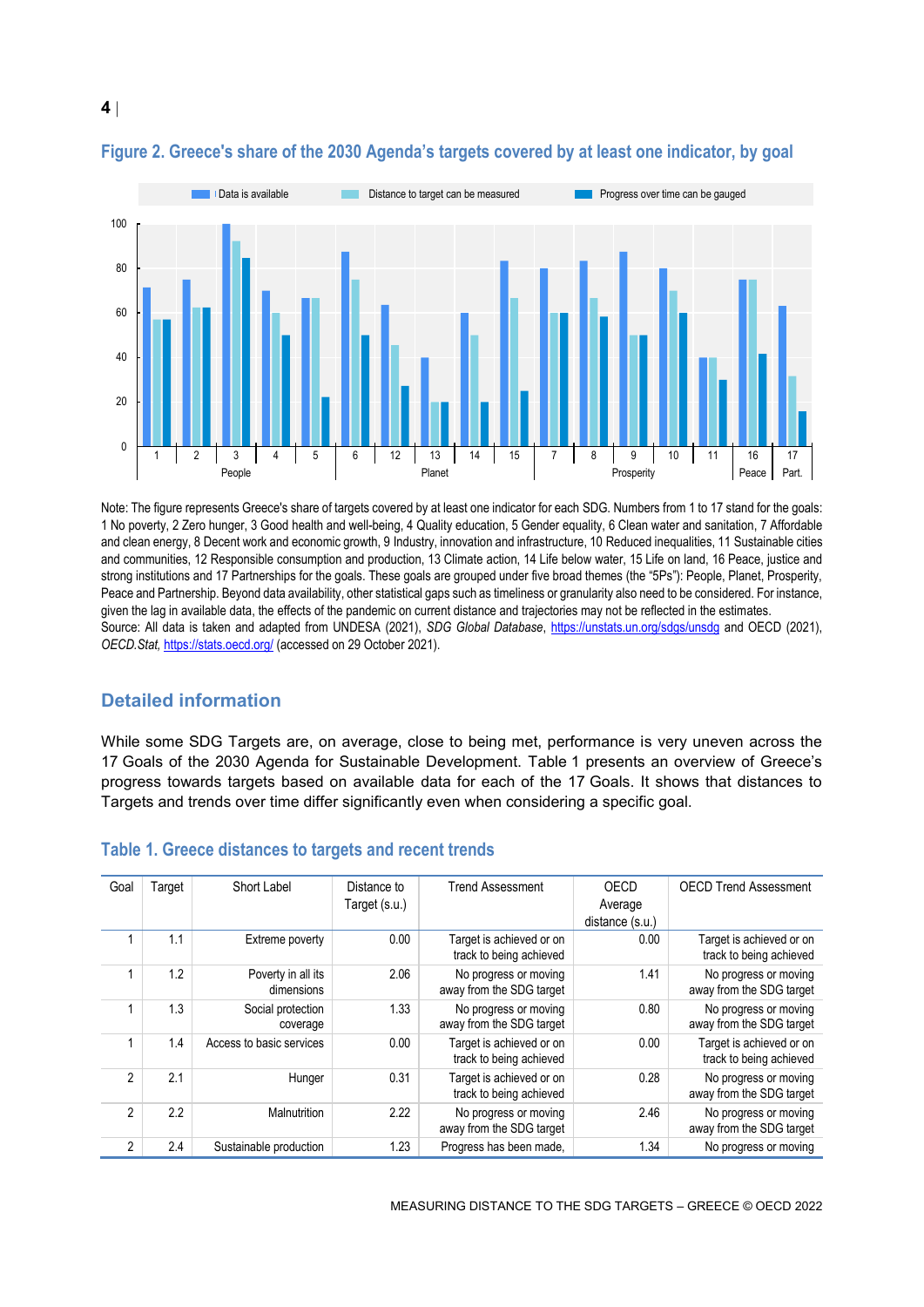| Goal           | Target | Short Label                           | Distance to   | <b>Trend Assessment</b>                                              | OECD            | <b>OECD Trend Assessment</b>                                         |
|----------------|--------|---------------------------------------|---------------|----------------------------------------------------------------------|-----------------|----------------------------------------------------------------------|
|                |        |                                       | Target (s.u.) |                                                                      | Average         |                                                                      |
|                |        |                                       |               |                                                                      | distance (s.u.) |                                                                      |
|                |        |                                       |               | but is insufficient to meet the<br>target                            |                 | away from the SDG target                                             |
| $\overline{2}$ | 2.5    | Diversity of seeds and<br>livestocks* | 2.93          | No progress or moving<br>away from the SDG target                    | 3.59            | No progress or moving<br>away from the SDG target                    |
| 2              | 2.c    | Food prices anomalies                 | 0.00          | Target is achieved or on<br>track to being achieved                  | 0.00            | Target is achieved or on<br>track to being achieved                  |
| 3              | 3.1    | Maternal mortality                    | 0.00          | Target is achieved or on<br>track to being achieved                  | 0.00            | Target is achieved or on<br>track to being achieved                  |
| 3              | 3.2    | Death of newborns and<br>children     | 0.00          | Target is achieved or on<br>track to being achieved                  | 0.00            | Target is achieved or on<br>track to being achieved                  |
| 3              | 3.3    | Communicable diseases                 | 0.19          | Target is achieved or on<br>track to being achieved                  | 0.56            | Progress has been made,<br>but is insufficient to meet the<br>target |
| 3              | 3.4    | Premature mortality                   | 0.79          | No progress or moving<br>away from the SDG target                    | 1.26            | Progress has been made,<br>but is insufficient to meet the<br>target |
| 3              | 3.5    | Prevention of Substance<br>abuse      | 0.42          | Target is achieved or on<br>track to being achieved                  | 0.63            | Progress has been made,<br>but is insufficient to meet the<br>target |
| 3              | 3.6    | Road traffic accidents*               | 1.18          | Progress has been made,<br>but is insufficient to meet the<br>target | 0.78            | Progress has been made,<br>but is insufficient to meet the<br>target |
| 3              | 3.7    | Access to sexual health-<br>care      | 0.31          | Progress has been made,<br>but is insufficient to meet the<br>target | 0.58            | Progress has been made,<br>but is insufficient to meet the<br>target |
| 3              | 3.8    | Health coverage                       | 2.72          | Progress has been made,<br>but is insufficient to meet the<br>target | 1.79            | Progress has been made,<br>but is insufficient to meet the<br>target |
| 3              | 3.9    | Deaths and illness from<br>pollution  | 0.86          | Progress has been made,<br>but is insufficient to meet the<br>target | 0.55            | No progress or moving<br>away from the SDG target                    |
| 3              | 3.a    | Tobacco consumption                   | 4.39          | Progress has been made,<br>but is insufficient to meet the<br>target | 2.65            | Progress has been made,<br>but is insufficient to meet the<br>target |
| 3              | 3.b    | Vaccination                           | 0.11          | Target is achieved or on<br>track to being achieved                  | 0.37            | Target is achieved or on<br>track to being achieved                  |
| 3              | 3.d    | Health emergency<br>preparedness      | 2.56          | n.a.                                                                 | 1.19            | Target is achieved or on<br>track to being achieved                  |
| 4              | 4.1    | Primary and secondary<br>education    | 1.06          | No progress or moving<br>away from the SDG target                    | 1.17            | No progress or moving<br>away from the SDG target                    |
| 4              | 4.2    | Pre-primary education                 | 0.35          | Target is achieved or on<br>track to being achieved                  | 0.24            | Target is achieved or on<br>track to being achieved                  |
| 4              | 4.3    | Lifelong learning                     | 3.67          | No progress or moving<br>away from the SDG target                    | 1.25            | No progress or moving<br>away from the SDG target                    |
| 4              | 4.4    | Skills for employment                 | 1.72          | Progress has been made,<br>but is insufficient to meet the<br>target | 1.23            | No progress or moving<br>away from the SDG target                    |
| 4              | 4.5    | Disparities in education              | 1.62          | No progress or moving<br>away from the SDG target                    | 1.49            | No progress or moving<br>away from the SDG target                    |
| 4              | 4.6    | Adults' literacy and<br>numeracy      | 2.08          | n.a.                                                                 | 1.57            | n.a.                                                                 |
| 5              | 5.1    | Discrimination against<br>women       | 1.85          | n.a.                                                                 | 1.32            | n.a.                                                                 |
| 5              | 5.2    | Violence against women                | 0.88          | n.a.                                                                 | 0.89            | n.a.                                                                 |
| 5              | 5.3    | Harmful practices                     | 2.31          | n.a.                                                                 | 1.37            | n.a.                                                                 |
| 5              | 5.4    | Unpaid care and                       | 2.27          | n.a.                                                                 | 1.79            | n.a.                                                                 |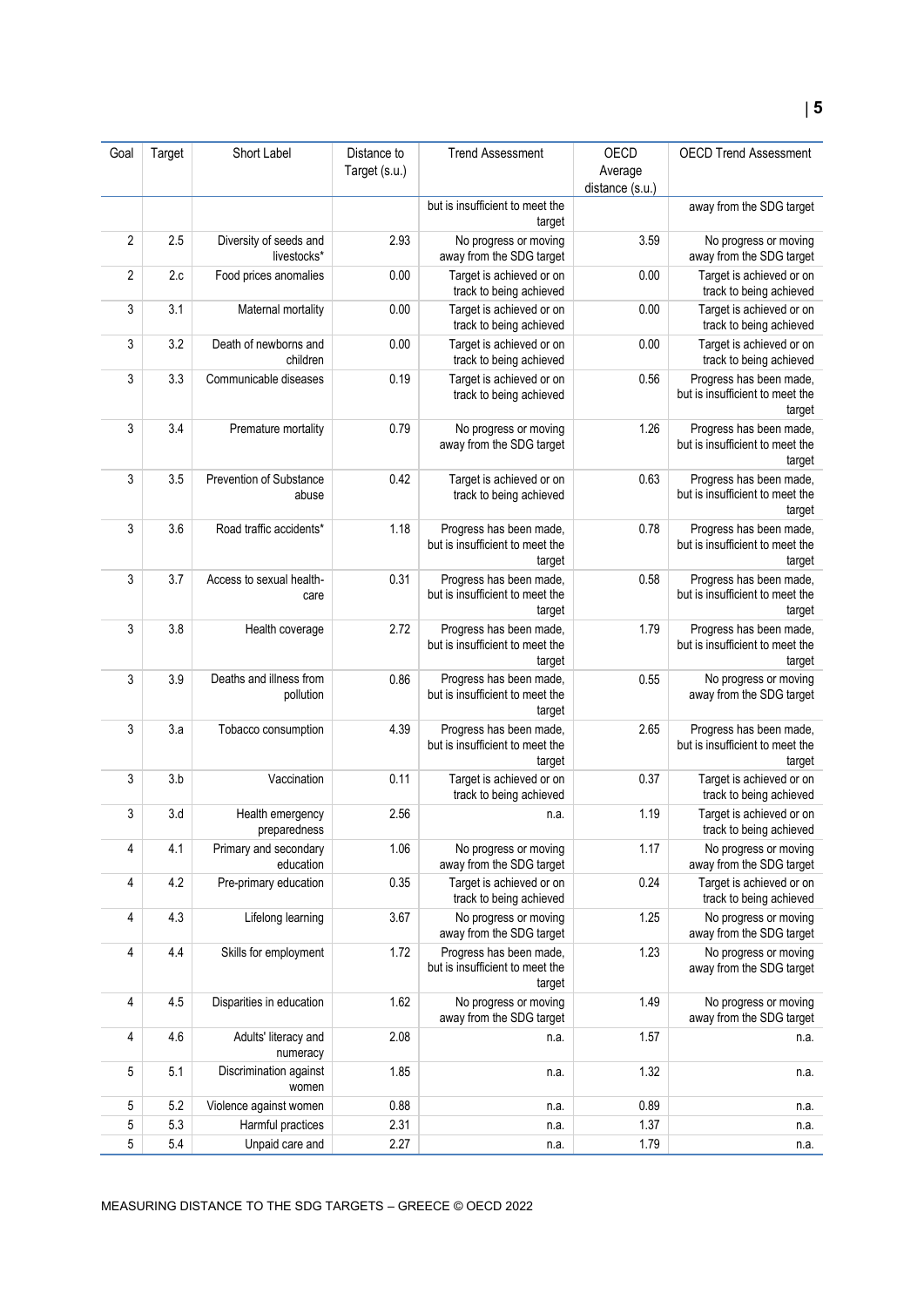| Goal           | Target | Short Label                      | Distance to   | <b>Trend Assessment</b>                                              | OECD                       | <b>OECD Trend Assessment</b>                                         |
|----------------|--------|----------------------------------|---------------|----------------------------------------------------------------------|----------------------------|----------------------------------------------------------------------|
|                |        |                                  | Target (s.u.) |                                                                      | Average<br>distance (s.u.) |                                                                      |
|                |        | domestic work                    |               |                                                                      |                            |                                                                      |
| 5              | 5.5    | Women's participation            | 2.58          | Progress has been made,<br>but is insufficient to meet the<br>target | 1.89                       | Progress has been made,<br>but is insufficient to meet the<br>target |
| 5              | 5.b    | Women's empowerment              | 1.55          | Progress has been made,<br>but is insufficient to meet the<br>target | 0.53                       | Target is achieved or on<br>track to being achieved                  |
| 6              | 6.1    | Access to drinking water         | 0.00          | Target is achieved or on<br>track to being achieved                  | 0.15                       | Target is achieved or on<br>track to being achieved                  |
| 6              | 6.2    | Waste water treatment            | 0.14          | Progress has been made,<br>but is insufficient to meet the<br>target | 0.35                       | Progress has been made,<br>but is insufficient to meet the<br>target |
| 6              | 6.3    | Water quality                    | 0.76          | Target is achieved or on<br>track to being achieved                  | 0.68                       | Target is achieved or on<br>track to being achieved                  |
| 6              | 6.4    | Water-use efficiency             | 0.79          | No progress or moving<br>away from the SDG target                    | 0.54                       | Progress has been made,<br>but is insufficient to meet the<br>target |
| 6              | 6.5    | Water resources<br>management    | 1.24          | n.a.                                                                 | 0.98                       | n.a.                                                                 |
| 6              | 6.6    | Water-related<br>ecosystems*     | 1.18          | n.a.                                                                 | 2.18                       | n.a.                                                                 |
| 7              | 7.1    | Access to energy                 | 0.00          | Target is achieved or on<br>track to being achieved                  | 0.00                       | Target is achieved or on<br>track to being achieved                  |
| 7              | 7.2    | Clean energy                     | 0.95          | Progress has been made,<br>but is insufficient to meet the<br>target | 0.62                       | Progress has been made,<br>but is insufficient to meet the<br>target |
| $\overline{7}$ | 7.3    | Energy efficiency                | 0.62          | Progress has been made,<br>but is insufficient to meet the<br>target | 0.98                       | Progress has been made,<br>but is insufficient to meet the<br>target |
| 8              | 8.1    | GDP growth                       | 3.82          | No progress or moving<br>away from the SDG target                    | 1.89                       | No progress or moving<br>away from the SDG target                    |
| 8              | 8.2    | Productivity                     | 3.61          | No progress or moving<br>away from the SDG target                    | 1.77                       | No progress or moving<br>away from the SDG target                    |
| 8              | 8.4    | Material footprint               | 0.36          | No progress or moving<br>away from the SDG target                    | 0.82                       | Progress has been made,<br>but is insufficient to meet the<br>target |
| 8              | 8.5    | Employment                       | 2.44          | No progress or moving<br>away from the SDG target                    | 0.97                       | No progress or moving<br>away from the SDG target                    |
| 8              | 8.6    | <b>NEET</b>                      | 2.36          | No progress or moving<br>away from the SDG target                    | 1.69                       | No progress or moving<br>away from the SDG target                    |
| 8              | 8.8    | Labour rights                    | 0.53          | No progress or moving<br>away from the SDG target                    | 0.80                       | Progress has been made,<br>but is insufficient to meet the<br>target |
| 8              | 8.10   | <b>Financial institutions</b>    | 0.70          | No progress or moving<br>away from the SDG target                    | 0.45                       | Target is achieved or on<br>track to being achieved                  |
| 8              | 8.b    | Strategy for youth<br>employment | 0.00          | n.a.                                                                 | 0.45                       | n.a.                                                                 |
| 9              | 9.2    | Sustainable industry             | 1.86          | No progress or moving<br>away from the SDG target                    | 0.95                       | No progress or moving<br>away from the SDG target                    |
| 9              | 9.4    | Environmental impact             | 1.30          | Progress has been made,<br>but is insufficient to meet the<br>target | 0.87                       | Progress has been made,<br>but is insufficient to meet the<br>target |
| 9              | 9.5    | Research and<br>development      | 1.66          | Progress has been made,<br>but is insufficient to meet the<br>target | 1.06                       | Progress has been made,<br>but is insufficient to meet the<br>target |
| 9              | 9.c    | ICT                              | 0.03          | Progress has been made,<br>but is insufficient to meet the           | 0.36                       | Progress has been made,<br>but is insufficient to meet the           |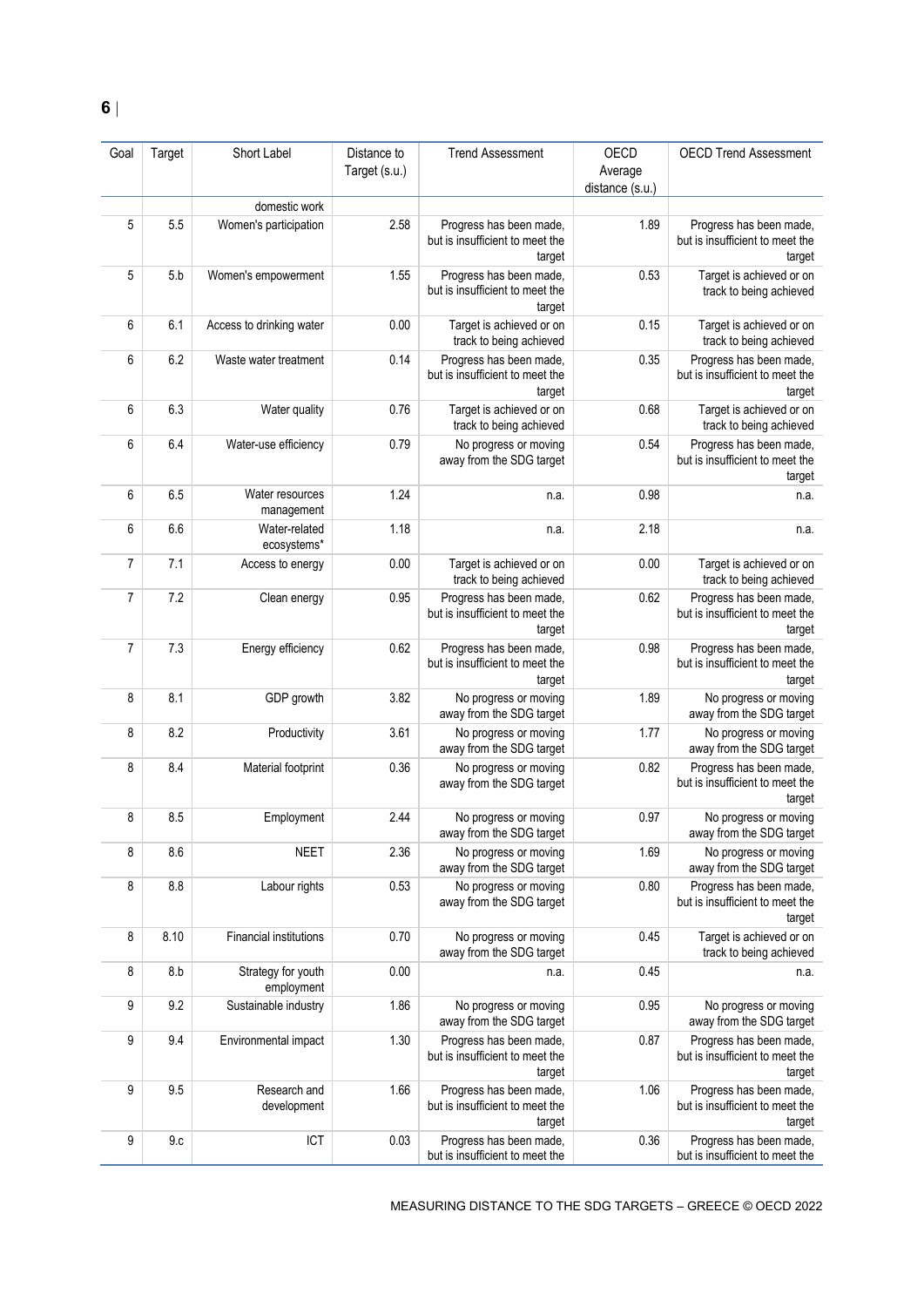| Goal | Target | Short Label                           | Distance to   | <b>Trend Assessment</b>                                              | OECD                       | <b>OECD Trend Assessment</b>                                         |
|------|--------|---------------------------------------|---------------|----------------------------------------------------------------------|----------------------------|----------------------------------------------------------------------|
|      |        |                                       | Target (s.u.) |                                                                      | Average<br>distance (s.u.) |                                                                      |
|      |        |                                       |               | target                                                               |                            | target                                                               |
| 10   | 10.1   | Income distribution                   | 1.96          | No progress or moving<br>away from the SDG target                    | 1.23                       | No progress or moving<br>away from the SDG target                    |
| 10   | 10.2   | Social inclusion                      | 2.00          | No progress or moving<br>away from the SDG target                    | 1.54                       | No progress or moving<br>away from the SDG target                    |
| 10   | 10.3   | Inequalities of outcome               | 2.26          | No progress or moving<br>away from the SDG target                    | 1.27                       | Progress has been made,<br>but is insufficient to meet the<br>target |
| 10   | 10.4   | Redistribution                        | 1.21          | Progress has been made,<br>but is insufficient to meet the<br>target | 1.12                       | No progress or moving<br>away from the SDG target                    |
| 10   | 10.5   | Financial markets                     | 2.40          | No progress or moving<br>away from the SDG target                    | 0.90                       | No progress or moving<br>away from the SDG target                    |
| 10   | 10.7   | Migration                             | 0.00          | n.a.                                                                 | 0.69                       | n.a.                                                                 |
| 10   | 10.a   | Tariff-lines                          | 0.26          | Progress has been made,<br>but is insufficient to meet the<br>target | 0.93                       | Progress has been made,<br>but is insufficient to meet the<br>target |
| 11   | 11.1   | Housing                               | 1.53          | Progress has been made,<br>but is insufficient to meet the<br>target | 0.80                       | No progress or moving<br>away from the SDG target                    |
| 11   | 11.3   | Urbanization                          | 1.99          | No progress or moving<br>away from the SDG target                    | 1.19                       | Progress has been made,<br>but is insufficient to meet the<br>target |
| 11   | 11.6   | Environmental impact of<br>cities     | 0.69          | Progress has been made,<br>but is insufficient to meet the<br>target | 0.49                       | Progress has been made,<br>but is insufficient to meet the<br>target |
| 11   | 11.a   | Urban policies                        | 0.00          | n.a.                                                                 | 0.23                       | n.a.                                                                 |
| 12   | 12.2   | Efficient use of natural<br>resources | 0.27          | No progress or moving<br>away from the SDG target                    | 0.87                       | Progress has been made,<br>but is insufficient to meet the<br>target |
| 12   | 12.3   | Food waste                            | 2.32          | n.a.                                                                 | 1.36                       | n.a.                                                                 |
| 12   | 12.4   | Chemical and hazardous<br>waste*      | 1.24          | n.a.                                                                 | 1.02                       | n.a.                                                                 |
| 12   | 12.5   | Waste generation                      | 1.52          | Progress has been made,<br>but is insufficient to meet the<br>target | 0.66                       | Progress has been made,<br>but is insufficient to meet the<br>target |
| 12   | 12.b   | Tourism sustainability                | 3.28          | No progress or moving<br>away from the SDG target                    | 1.87                       | No progress or moving<br>away from the SDG target                    |
| 13   | 13.2   | Greenhouse gas<br>emissions           | 1.22          | Progress has been made,<br>but is insufficient to meet the<br>target | 1.15                       | Progress has been made,<br>but is insufficient to meet the<br>target |
| 14   | 14.1   | Marine pollution**                    | 1.21          | Target is achieved or on<br>track to being achieved                  | 1.84                       | Progress has been made,<br>but is insufficient to meet the<br>target |
| 14   | 14.4   | Overfishing and IUU<br>fishing*       | 1.92          | n.a.                                                                 | 1.78                       | n.a.                                                                 |
| 14   | 14.5   | Protected marine areas*               | 0.36          | Progress has been made,<br>but is insufficient to meet the<br>target | 0.38                       | Progress has been made,<br>but is insufficient to meet the<br>target |
| 14   | 14.6   | Harmful subsidies to<br>fisheries*    | 0.00          | n.a.                                                                 | 0.36                       | n.a.                                                                 |
| 14   | 14.b   | Small-scale fisheries                 | 1.80          | n.a.                                                                 | 1.64                       | n.a.                                                                 |
| 15   | 15.1   | Ecosystem protection*                 | 0.13          | Progress has been made,<br>but is insufficient to meet the<br>target | 0.74                       | Progress has been made,<br>but is insufficient to meet the<br>target |
| 15   | 15.2   | Sustainable use of forest*            | 0.00          | n.a.                                                                 | 0.60                       | Target is achieved or on                                             |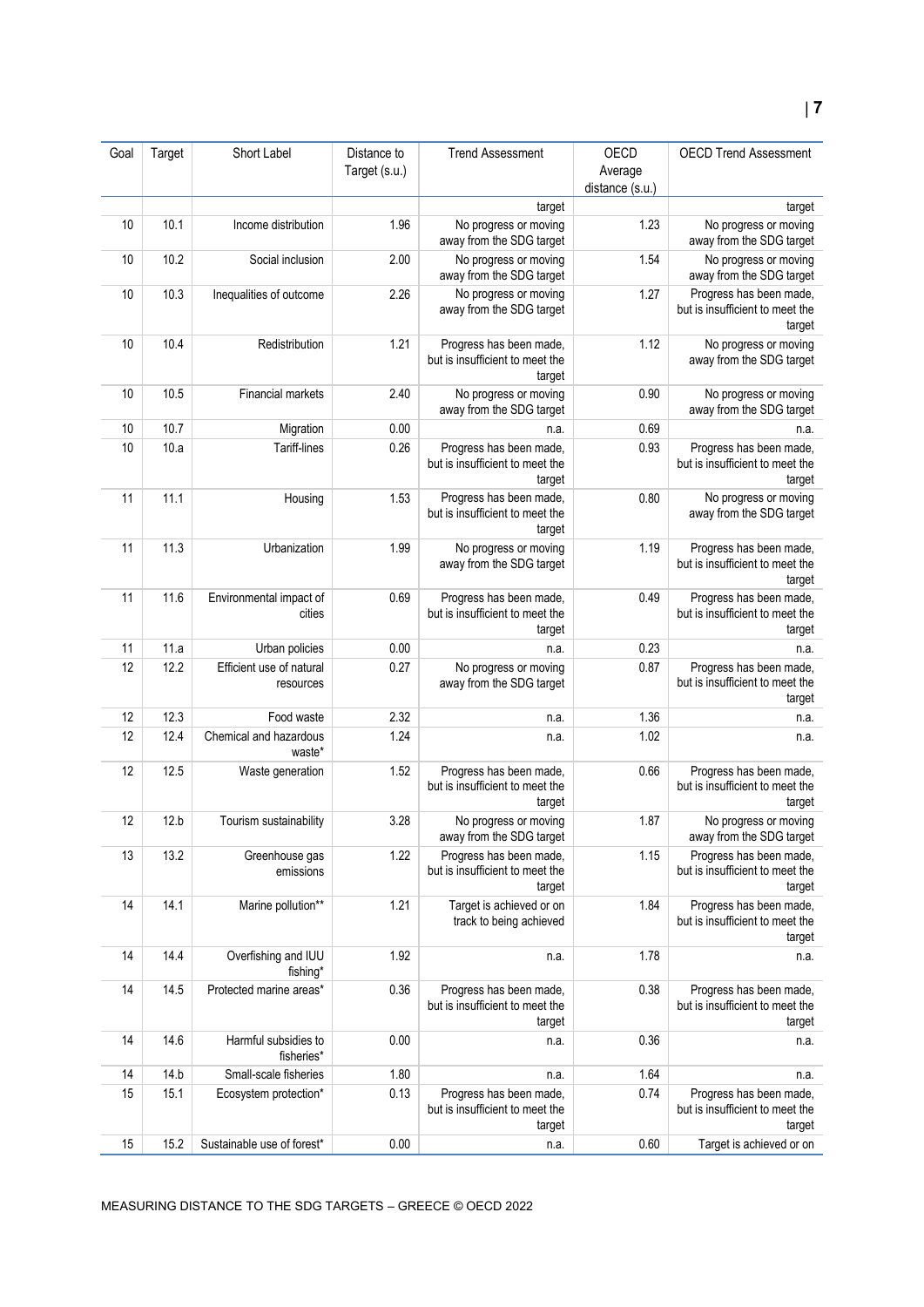| Goal | Target | Short Label                                       | Distance to<br>Target (s.u.) | <b>Trend Assessment</b>                                              | OECD<br>Average | <b>OECD Trend Assessment</b>                                         |
|------|--------|---------------------------------------------------|------------------------------|----------------------------------------------------------------------|-----------------|----------------------------------------------------------------------|
|      |        |                                                   |                              |                                                                      | distance (s.u.) | track to being achieved                                              |
| 15   | 15.3   | Desertification                                   | 1.45                         | n.a.                                                                 | 1.04            | n.a.                                                                 |
| 15   | 15.4   | Mountain ecosystems                               | 0.18                         | Progress has been made,<br>but is insufficient to meet the<br>target | 0.73            | Progress has been made,<br>but is insufficient to meet the<br>target |
| 15   | 15.5   | Threatened species*                               | 1.72                         | No progress or moving<br>away from the SDG target                    | 1.20            | No progress or moving<br>away from the SDG target                    |
| 15   | 15.6   | Benefits from genetic<br>resources                | 1.13                         | n.a.                                                                 | 0.78            | n.a.                                                                 |
| 15   | 15.8   | Invasive alien species*                           | 0.67                         | n.a.                                                                 | 0.30            | n.a.                                                                 |
| 15   | 15.9   | National and local<br>planning*                   | 0.32                         | n.a.                                                                 | 0.54            | n.a.                                                                 |
| 16   | 16.1   | Violence and related<br>deaths                    | 1.13                         | No progress or moving<br>away from the SDG target                    | 0.66            | Progress has been made,<br>but is insufficient to meet the<br>target |
| 16   | 16.2   | Violence against children                         | 0.12                         | Progress has been made,<br>but is insufficient to meet the<br>target | 0.65            | No progress or moving<br>away from the SDG target                    |
| 16   | 16.3   | Rule of law                                       | 2.76                         | No progress or moving<br>away from the SDG target                    | 2.33            | No progress or moving<br>away from the SDG target                    |
| 16   | 16.5   | Corruption and bribery                            | 0.53                         | n.a.                                                                 | 0.17            | n.a.                                                                 |
| 16   | 16.6   | Accountable institutions                          | 2.69                         | No progress or moving<br>away from the SDG target                    | 2.26            | Progress has been made,<br>but is insufficient to meet the<br>target |
| 16   | 16.7   | Inclusive decision-making                         | 2.16                         | n.a.                                                                 | 1.85            | n.a.                                                                 |
| 16   | 16.9   | Legal identity for all                            | 0.00                         | n.a.                                                                 | 0.00            | n.a.                                                                 |
| 16   | 16.10  | Access to information                             | 0.00                         | n.a.                                                                 | 0.00            | n.a.                                                                 |
| 16   | 16.a   | National institutions                             | 0.00                         | Target is achieved or on<br>track to being achieved                  | 0.54            | Target is achieved or on<br>track to being achieved                  |
| 17   | 17.2   | Official Development<br>Assistance                | 1.78                         | No progress or moving<br>away from the SDG target                    | 0.94            | Progress has been made,<br>but is insufficient to meet the<br>target |
| 17   | 17.10  | Multilateral trading<br>system                    | 0.01                         | Target is achieved or on<br>track to being achieved                  | 0.45            | Target is achieved or on<br>track to being achieved                  |
| 17   | 17.12  | Market access for least<br>developed countries    | 1.58                         | No progress or moving<br>away from the SDG target                    | 0.72            | No progress or moving<br>away from the SDG target                    |
| 17   | 17.16  | Global Partnership for<br>Sustainable Development | 0.00                         | n.a.                                                                 | 0.89            | n.a.                                                                 |
| 17   | 17.18  | Statistical capacity                              | 0.00                         | n.a.                                                                 | 0.09            | n.a.                                                                 |
| 17   | 17.19  | Statistical capacity-<br>building                 | 0.00                         | n.a.                                                                 | 0.11            | n.a.                                                                 |

Note: \* refers to targets with a 2020 deadline. \*\* refers to targets with a 2025 deadline. The OECD average is measured as the simple average across OECD countries with available data.

Source: All data is taken and adapted from UNDESA (2021), *SDG Global Database*,<https://unstats.un.org/sdgs/unsdg> and OECD (2021), *OECD.Stat,* <https://stats.oecd.org/> (accessed on 29 October 2021).

# <span id="page-7-0"></span>**How to read this country profile**

The OECD report *The Short and Winding Road to 2030: Measuring Distance to the SDG Targets* evaluates the distance that OECD countries need to travel to meet SDG targets for which data are currently available. It also looks at whether countries have been moving towards or away from these targets, and how likely they are to meet their commitments by 2030, based on an analysis of recent trends and the observed volatility in the different indicators.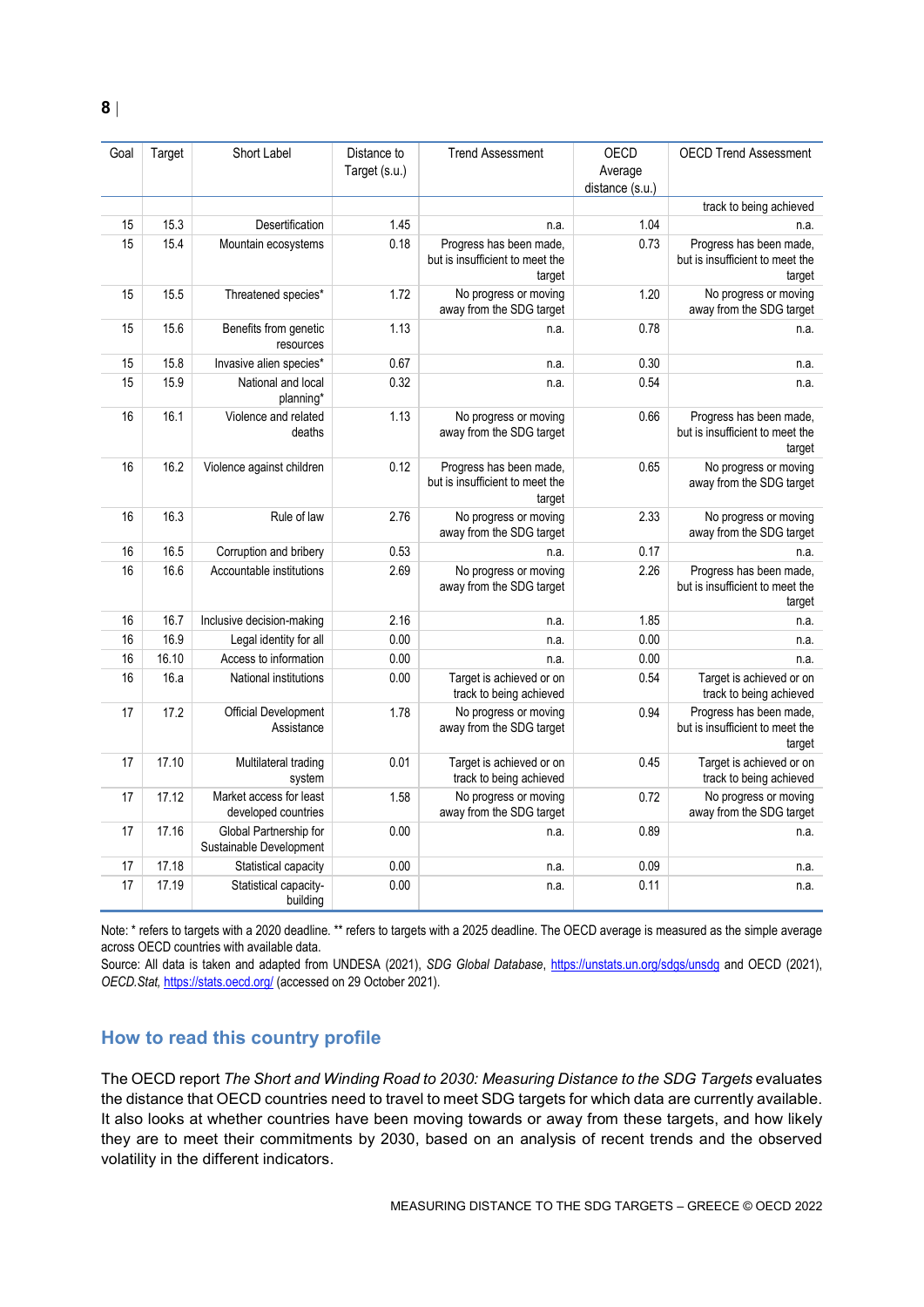As most authors and international organisations, this report adopts a rather simple geometric growth model for assessing the direction and pace of recent changes in the context of the SDGs. Yet, instead of making direct estimates of the value of the indicator by 2030, it models the likelihood of achieving a specific level using Monte Carlo simulations.

While the report provides an overview of where OECD countries, taken as a whole, currently stand, country profiles provide details of the performance and data availability of individual OECD countries.

## *How to read the OECD SDG Wheel?*

Progress on SDGs requires a granular understanding of countries' strengths and weaknesses based on the consideration of the 169 targets of the 2030 Agenda. [Figure](#page-0-0) 1 shows both **current achievements** (in the inner circle; the longer the bar, the smaller the distance remaining to be travelled) **as well as whether OECD countries are on track** (or are at least making progress) to meet their commitments by 2030 (in the outer circle).

The length of each bar shows current level of achievement on each target. As detailed in the Methodological Annex, countries' distance to target is measured as the "standardised difference" between a country's current position and the target end-value. For each indicator, the standardised measurement unit (s.u.) is the standard deviation observed among OECD countries in the reference year (i.e. the year closest to 2015). Therefore, the longer the bar, the shorter the distance still to be travelled to reach the target by 2030. The colours of the bars applied to the various targets refer to the goals they pertain to.

The outer ring shows how OECD countries are performing over time and how likely they are to meet the different targets by 2030 based on the observed trends of the various indicators. It uses stoplight colours to classify the progress towards the target:

- green is used to indicate those countries that (based on the change in the different indicators over a recent period) should meet the target in 2030 just by maintaining their current pace of progress (i.e. more than 75% of (randomised) projections meet the target);
- yellow for those countries whose current pace of progress is insufficient to meet the target by 2030 (i.e. less than 75% of randomised projections meet the target, while the correlation coefficient between the indicator and the year is high and statistically significant, implying that a significant trend could be detected); and
- red for those countries whose recent changes have been stagnating or moving them further away from the target (i.e. less than 75% of randomised projections meet the target and the correlation coefficient between the indicator and the year is low or statistically insignificant, implying that no statistical trend could be identified).

## *How to read the Strength and Challenges sections?*

With the aim of helping its member countries in navigating the 2030 Agenda and in setting their own priorities for action, this report relies on a unique methodology for measuring the distance that OECD countries have to travel to achieve SDG targets. The identification of the main strengths and challenges proposed in this report relies on current performances only:

- A target is considered to be a strength when the distance to the target end-value is lower than 0.5 s.u. (i.e. the distance is deemed to be small) or when the country is closer to the target than the OECD average. For instance, while Korea's distance to Target 2.2 on malnutrition is 1.4 s.u. (i.e. classified as medium distance), the average OECD distance is 2.5 s.u. Therefore, Target 2.2 is categorised as being a strength for Korea.
- A target is considered to be a challenge when the distance to target is greater than 1.5 s.u. (i.e. distance is deemed to be long) or when the country is further away from the target than the OECD